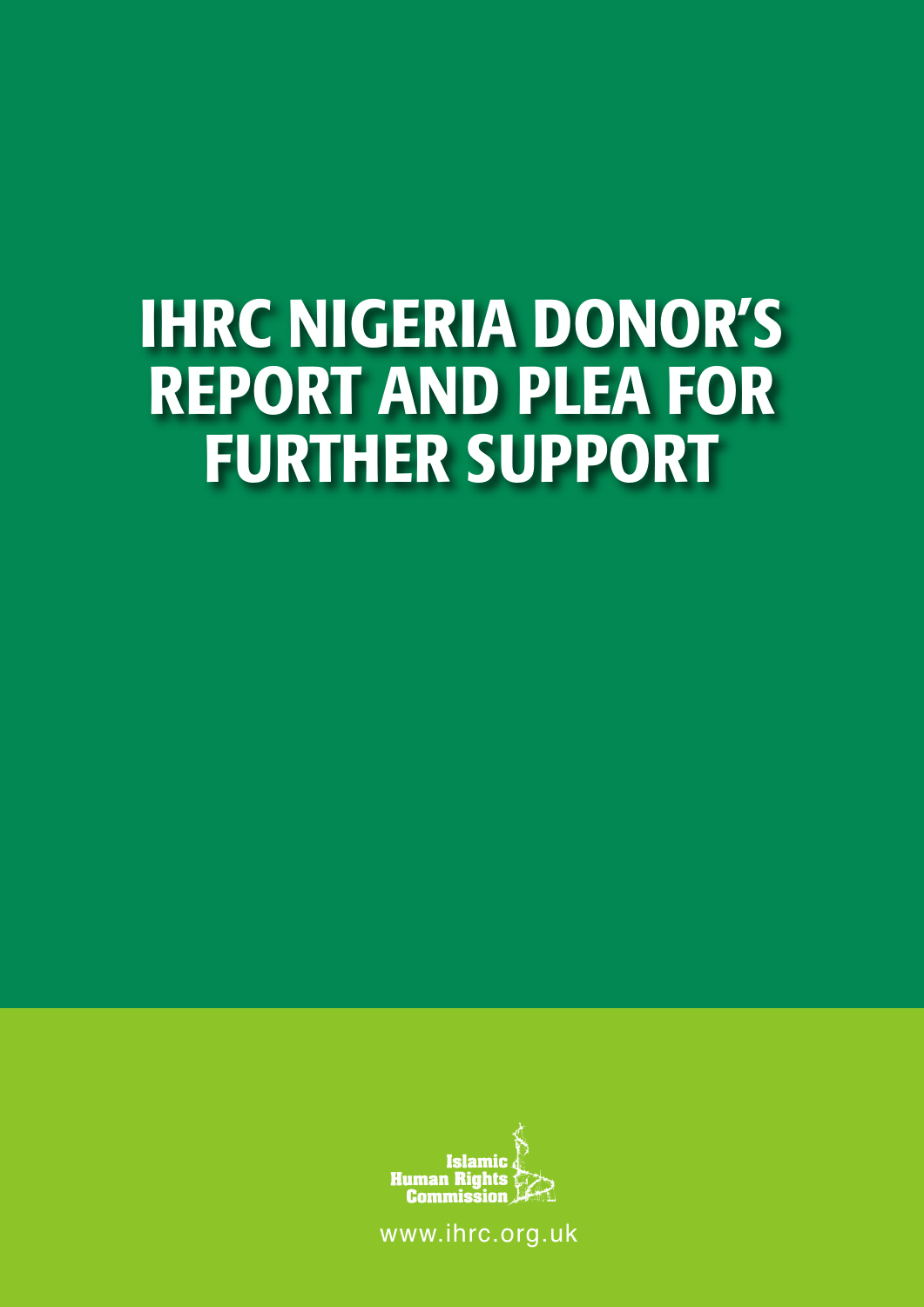### **Executive Summary:**

This report provides the accounts of the distribution of the funds that IHRC has raised to support the persecuted members and those perceived to be members of the Islamic Movement of Nigeria. The state violence is directed towards civilians. The aid is distributed to the families of those who have been unlawfully killed by the security forces, victims of state violence who are being treated in hospitals or recovering at home, prisoners of faith and students. The aid is distributed in the form of food, Qurbani, surgery costs, medicine and student bursaries. The figures mentioned in this report cover annual spending up to  $18<sup>th</sup>$ February 2021. The IHRC Nigeria fundraising campaign has made significant progress in terms of providing critical support to avoid a humanitarian crisis among the supporters of Sheikh Zakzaky. However, much more needs to be done to respond to the ongoing crisis.

## **Required action:**

So far, IHRC has raised approximately **£93,000** in the last financial year to look after Nigeria's neediest. However, many people are still waiting for urgent support, and IHRC is aiming to increase its fundraising target to **£200,000 annually**. The new funds will expand the existing programme to reach more families of unlawfully killed civilians in Nigeria. The list of documented unlawfully killed civilians stretches to at least **1,300** victims, with about **3,000-4,000** individual family members who desperately need support. A further **5,000** orphans belonging to **650 families** also need urgent assistance. Therefore, IHRC urges donors to contribute to the Nigeria fundraising campaign regularly.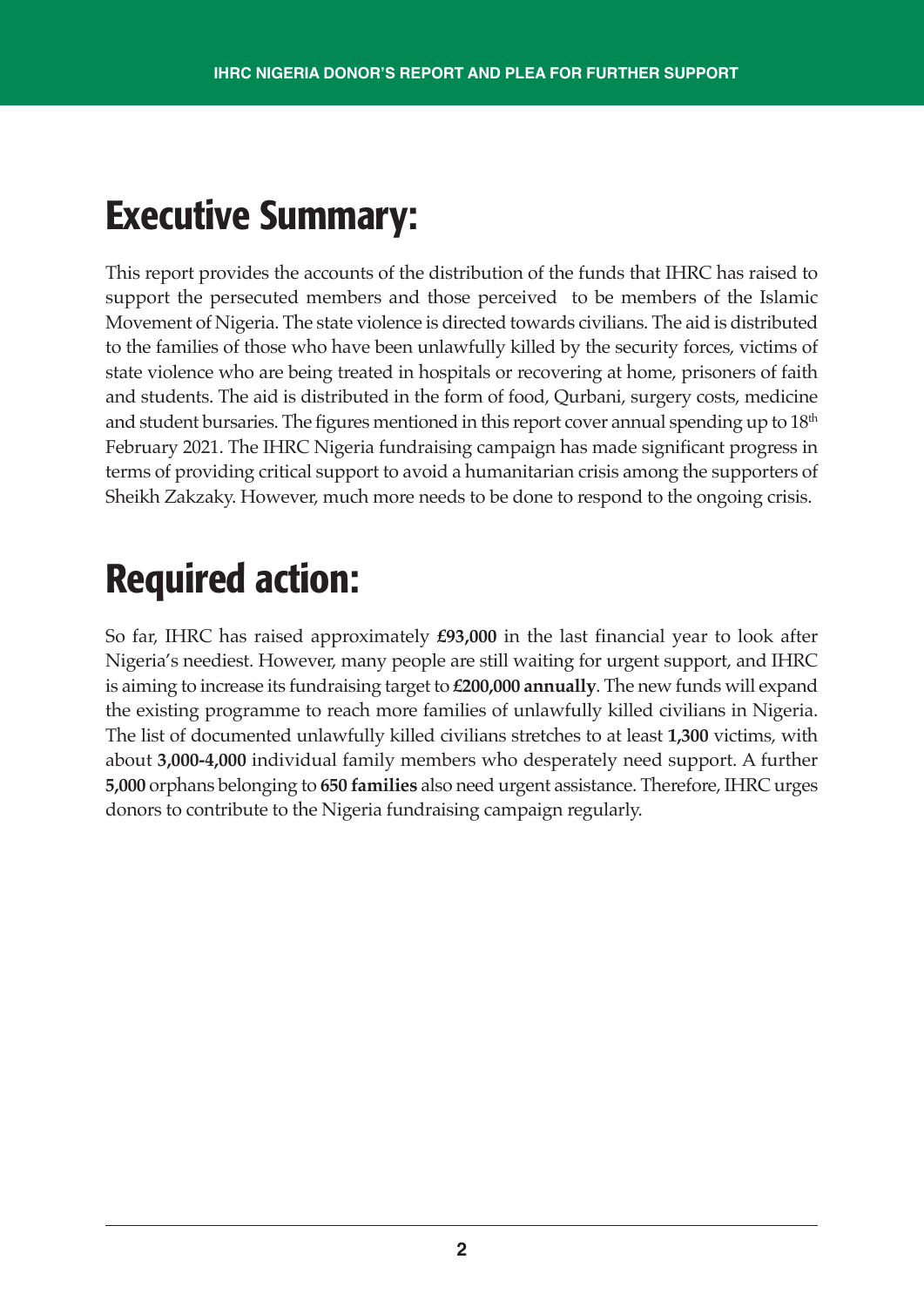## **The Background:**

It is almost four decades since Sheikh Zakzaky started his peaceful call for social justice and adaptation of religious values in Nigeria and Africa in general. His movement has now grown into over 20 million followers in Nigeria and other neighbouring countries. He is currently a global phenomenon, especially after the 2015 Massacre in Zaria against his supporters. His call for social justice and removal of widespread political corruption has led to vicious campaigns against him and his mainly Shiʿi followers. In July 2014, the Nigerian army opened fire on a peaceful pro-Palestinian procession in Zaria, where they killed 34 followers of the Sheikh, including three of his biological sons, Ahmad, Hameed and Mahmud.

In December 2015, President Buhari's administration attacked the Sheikh in his residence, killing three more of his children (Hammad, Haidar and Humaid) and over a thousand of his followers. He was severely injured after being shot and captured along with his wife Zeenah, and taken into illegal detention where the pair have languished for more than four years. Since then, hundreds of his followers have been killed in the numerous protests calling for his release.

Throughout his life, Sheikh Zakzaky has been jailed in various prisons across the country. During the military dictatorship of Olusegun Obasanjo, he was detained behind cells for weeks in Zaria. Shehu Shagari detained the Sheikh in Enugu prison. Buhari previously detained the Sheikh in Kirikiri prison in Lagos during his military dictatorship. Babangida put him in Port Harcourt prison, Abacha in Port Harcourt and Kaduna prisons. Under the current president, Buhari, the sheikh has been incarcerated in Abuja and Kaduna prisons along with his innocent and still wounded wife.Aside from campaigning for his immediate release, IHRC has raised funds for alleviating the humanitarian cost of the vicious campaign levelled against Sheikh Zakzaky and his followers.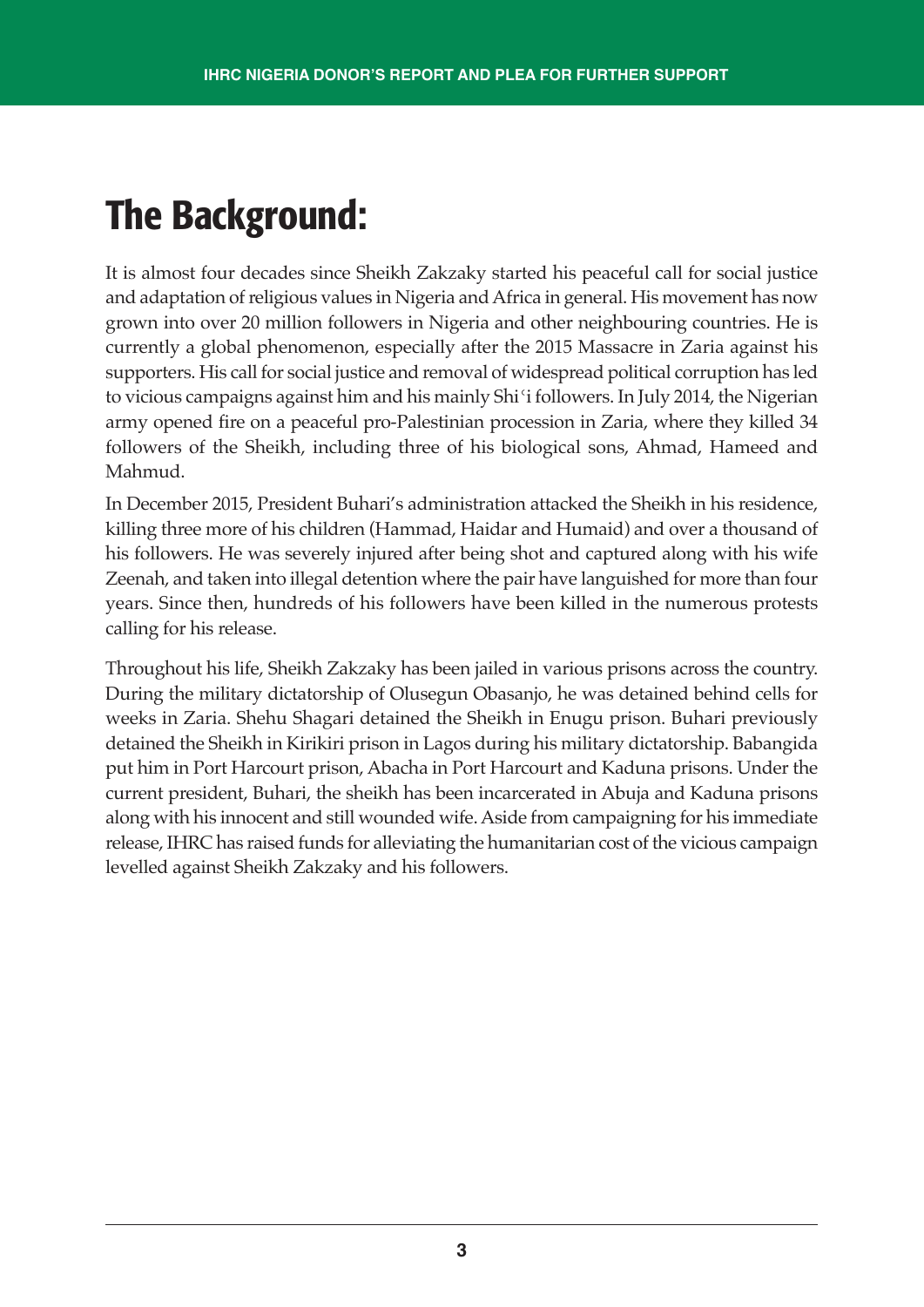## **Aid in numbers:**

IHRC aid is primarily distributed to the affected civilians and families residing in northern Nigeria, consisting of 19 States and the Federal Capital Territory. Lesser amounts of aid are distributed in some parts of the six South-western States of Nigeria.

#### **The number of beneficiaries:**

In total, **1,848** beneficiaries are supported on a monthly basis. Further, up to **710** beneficiaries received a share of Qurbani from IHRC Qurbani 2020 project. These individuals may or may not be beneficiaries of the aid mentioned below. Here are the figures and allocated categories:

- 1. Family members of the unlawfully killed civilians: **1000**
- 2. Wounded civilians: **80**
- 3. Prisoners of faith: **263**
- 4. Student bursaries: **505**

IHRC raised around **£93,000** in the last year and transferred the funds to Nigeria regularly to respond to the beneficiaries' ongoing needs. Here is the percentage breakdown of the funds' distributed:

Wounded and ill civilians 40% Families of unlawfully killed civilians 30% Prisoners of faith 5% Student bursaries 25%.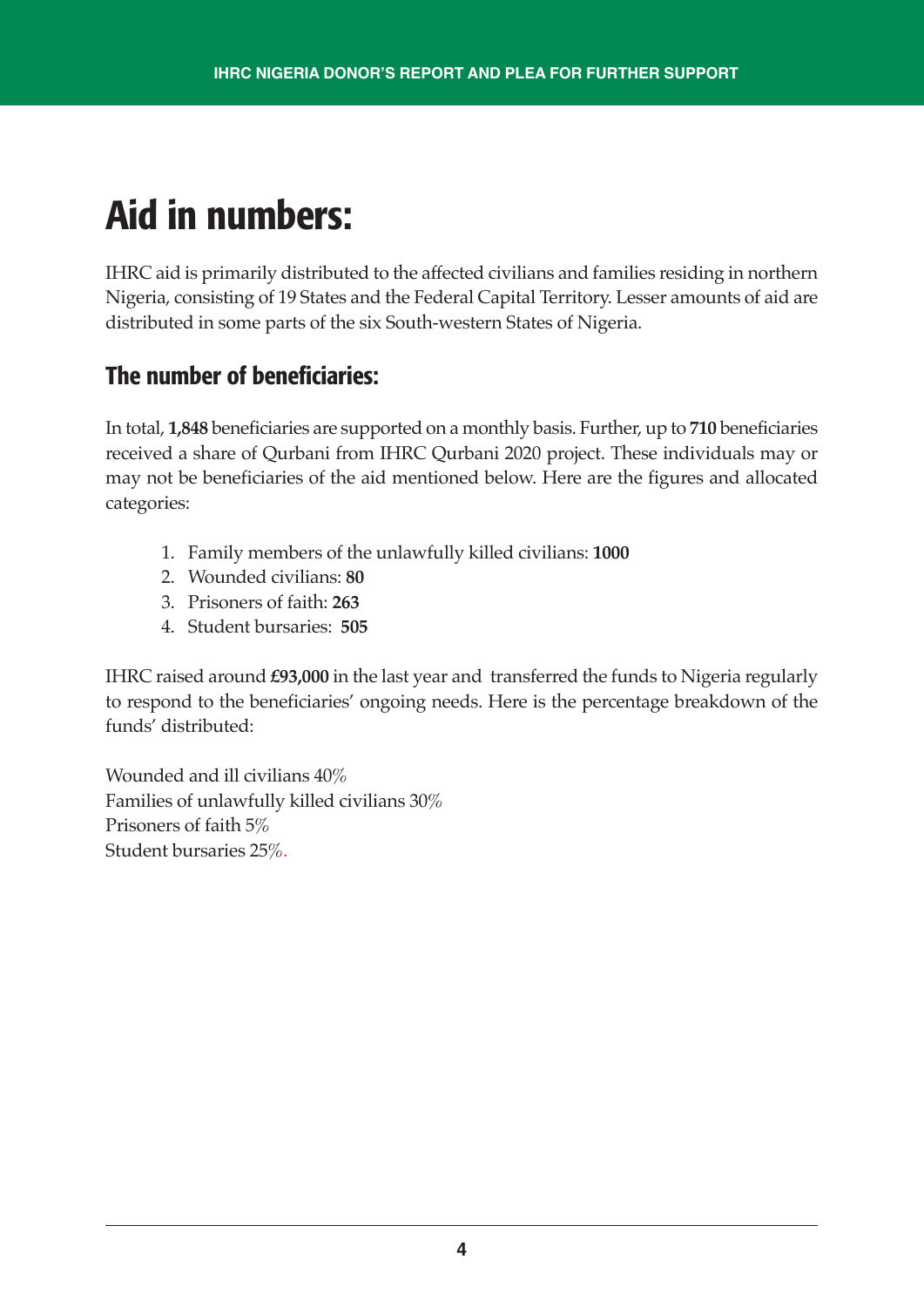## **Types of Aid:**

#### **1. Medical aid:**

From 2015 to date: over **1000** victims were treated directly or indirectly through IHRC medical aid/funds. Currently, there are around **80** patients/wounded victims being treated, and they continue to receive funds for medical aid. The total spent on medical aid is approximately **£24,000** annually.

#### **2. Food aid**

• The families of unlawfully killed activists currently receive food aid which has a total value of **£16,800** annually.

- Around 80 wounded victims received food aid totalling around **£8,400** annually.
- Around 263 prisoners (between 2015-2019) were given food aid. Currently, 63 of them are still prisoners and receive food aid monthly. This comes to an annual total of **£3,000**.

#### **3. Scholarship/bursary for education:**

• There are currently about 500 students in Nigeria and five students outside Nigeria whom IHRC is sponsoring at a cost of **£15,000** annually.

#### **4. Orphaned children:**

• The number of orphans currently being supported monthly is 1000 and the amount spent on them on an annual basis is **£18,000**.

• There are currently a total of around **1,300** unlawfully killed civilians in Nigeria. Of this number, about **800** were married and left behind an estimated **6,000** orphaned children. • Every month, out of the **6000** orphaned children, IHRC supports around **1000**

belonging to **150** families out of the **800.**

• There is a need to support the remaining **5,000** orphans belonging to other **650 families.**

#### **5. Qurbani:**

In 2020, IHRC provided **101** Qurbanis, which supported **74** families of unlawfully killed civilians, comprising **710** individuals: **57** were parents, **110** wives, and **543** children. The total amount raised and spent was **£8080.**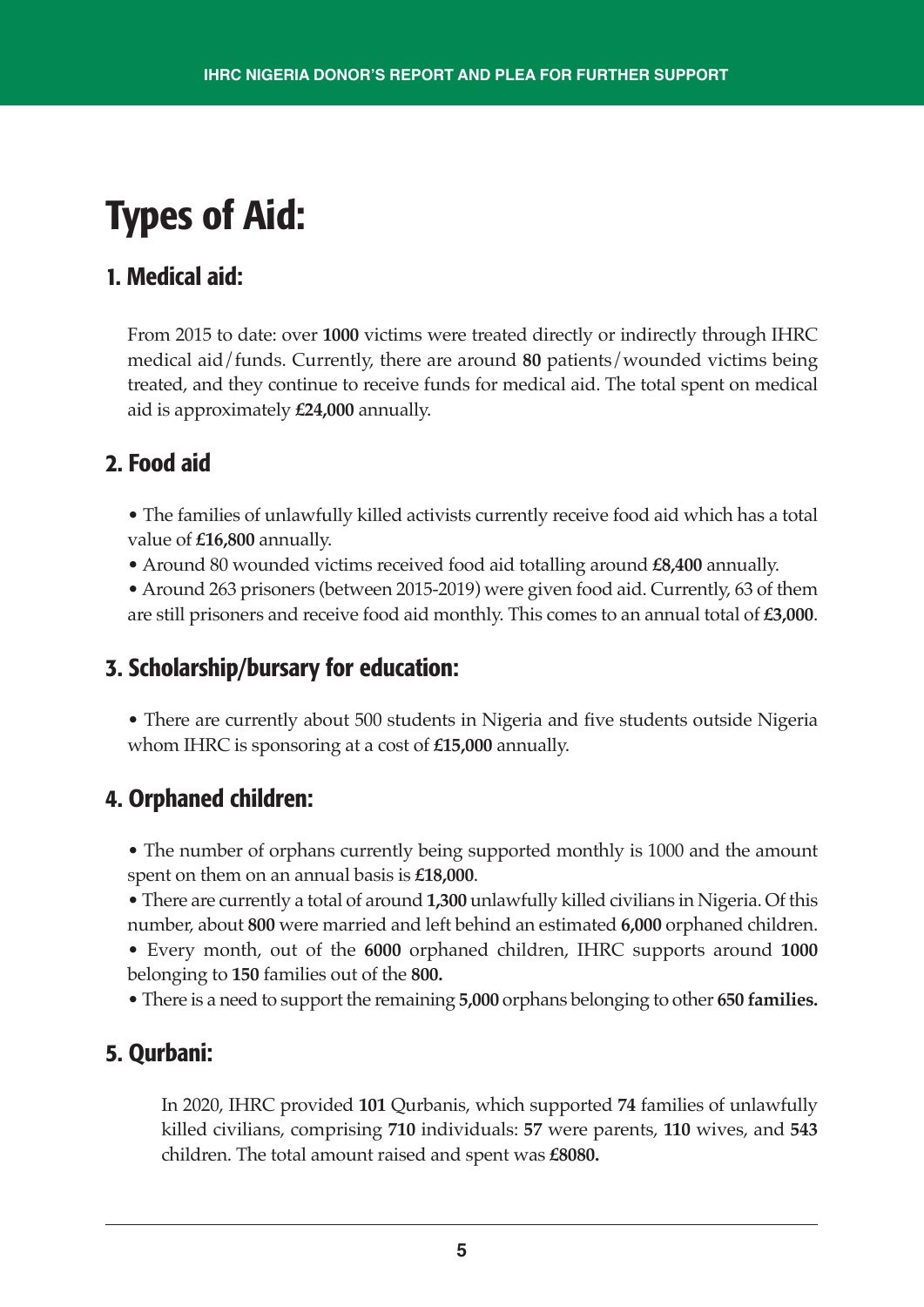## **CASE STUDIES**

For the security and safety of the participants, IHRC will only mention the names of the individuals who have been given their consent and are not under risk of further persecution.

- a. 13-year-old Syed Hussain Mustapha (supported by IHRC in 2018) lost his father and three brothers during the Zaria massacre in 2015. He was also shot by Nigerian security forces during the Ashura Procession in Kaduna in 2018. He sustained a permanent spinal injury, affecting both lower limbs, and still needs IHRC's long-term help and assistance on his healthcare and parapodium walking aid as well as educational support.
- b. Haji M Ali Gashua is another victim of permanent spinal injury damage which is still affecting both lower limbs. He lost his businesses and entire savings following the Zaria Massacre in 2015. Given his health and financial condition, he needs constant medical and financial support to survive. So far, he has been receiving irregular help from his family and individuals in his hometown. IHRC has been providing support for Haji M Ali Gashua since 2018, which makes it possible for him to get the vital support he needs.
- c. Br Musa Muhammad Mahmoud is a victim of major wounds from multiple gunshots to both lower limbs, during both the Quds Day Massacre in 2014 and the Zaria Massacre in 2015. He is currently in need of additional IHRC support to carry on his daily activities and **urgently needs 3.5 million Nigerian nairas (the equivalent of £6,600)** for knee replacement surgeries to both knees and related expenses. He has lost his business and entire savings.
- d. There are two cases of very successful IHRC assistance involving two wounded supporters of the Islamic Movement of Nigeria. Both students are currently in their 3rd-year study sessions of B.Sc Nursing, at Tehran, Iran, with the assistance of the IHRC.
- e. Abubakar Haliru (Lado) in Kaduna is another victim of the brutality of Nigerian forces in Kaduna. Since 2016 he has been supported by IHRC for a 4th surgery procedure session on both his lower and upper limbs. He too has lost his local business and entire savings.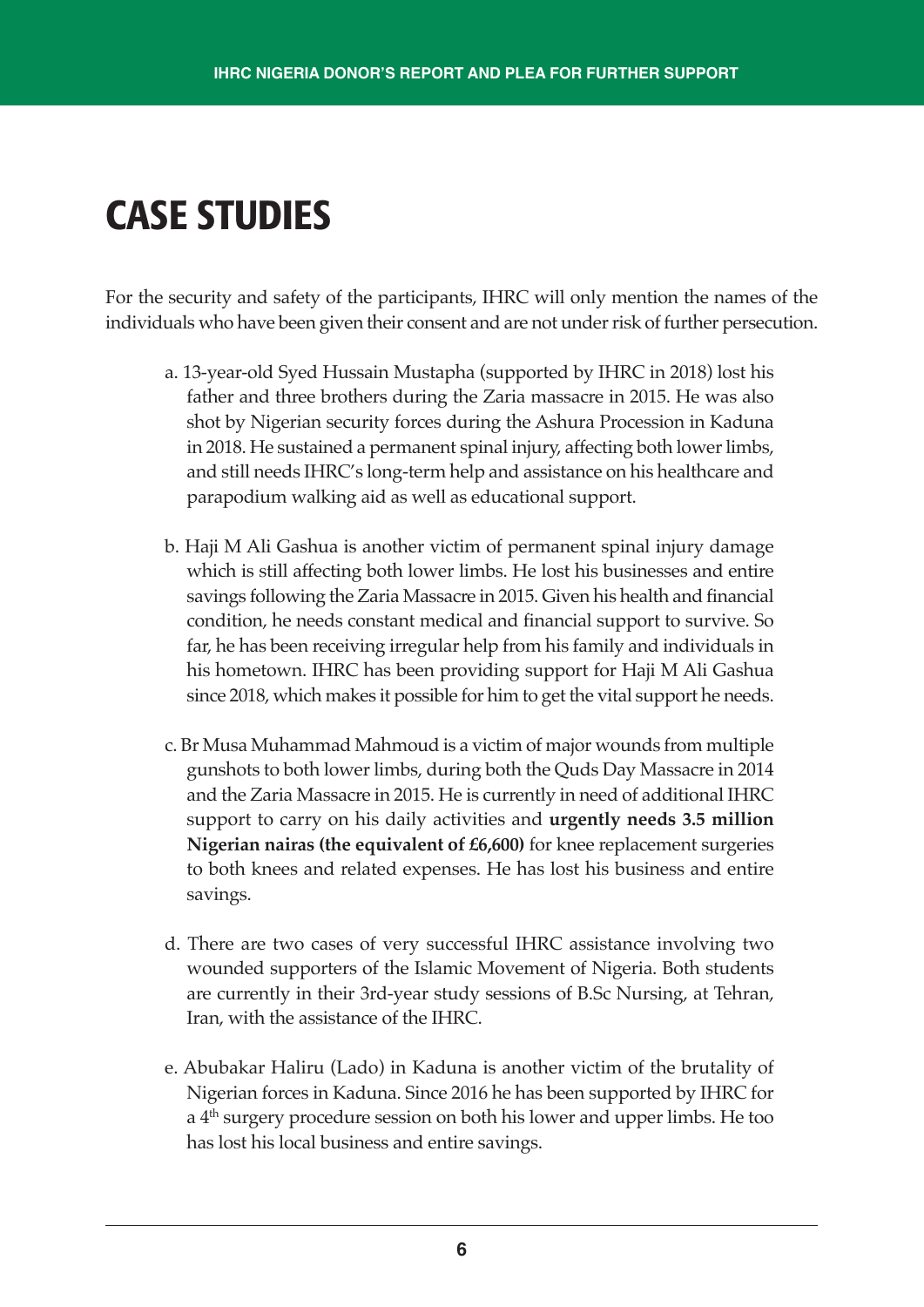# $\begin{picture}(180,10) \put(0,0){\line(1,0){10}} \put(15,0){\line(1,0){10}} \put(15,0){\line(1,0){10}} \put(15,0){\line(1,0){10}} \put(15,0){\line(1,0){10}} \put(15,0){\line(1,0){10}} \put(15,0){\line(1,0){10}} \put(15,0){\line(1,0){10}} \put(15,0){\line(1,0){10}} \put(15,0){\line(1,0){10}} \put(15,0){\line(1,0){10}} \put(15,0){\line($ Emergency Appeal

Supporting the victims of Nigerian state violence as a result of Zaria massacre

**Your donations will support those injured as well as the families of those killed by providing medical aid, food packages and educational sponsorship**

**To donate please call +44(0)208 904 4222 or visit https://donations.ihrc.org/Nigeria**



**• E info@ihrc.org • W www.ihrc.org • Twitter @ihrc • IHRC.TV**